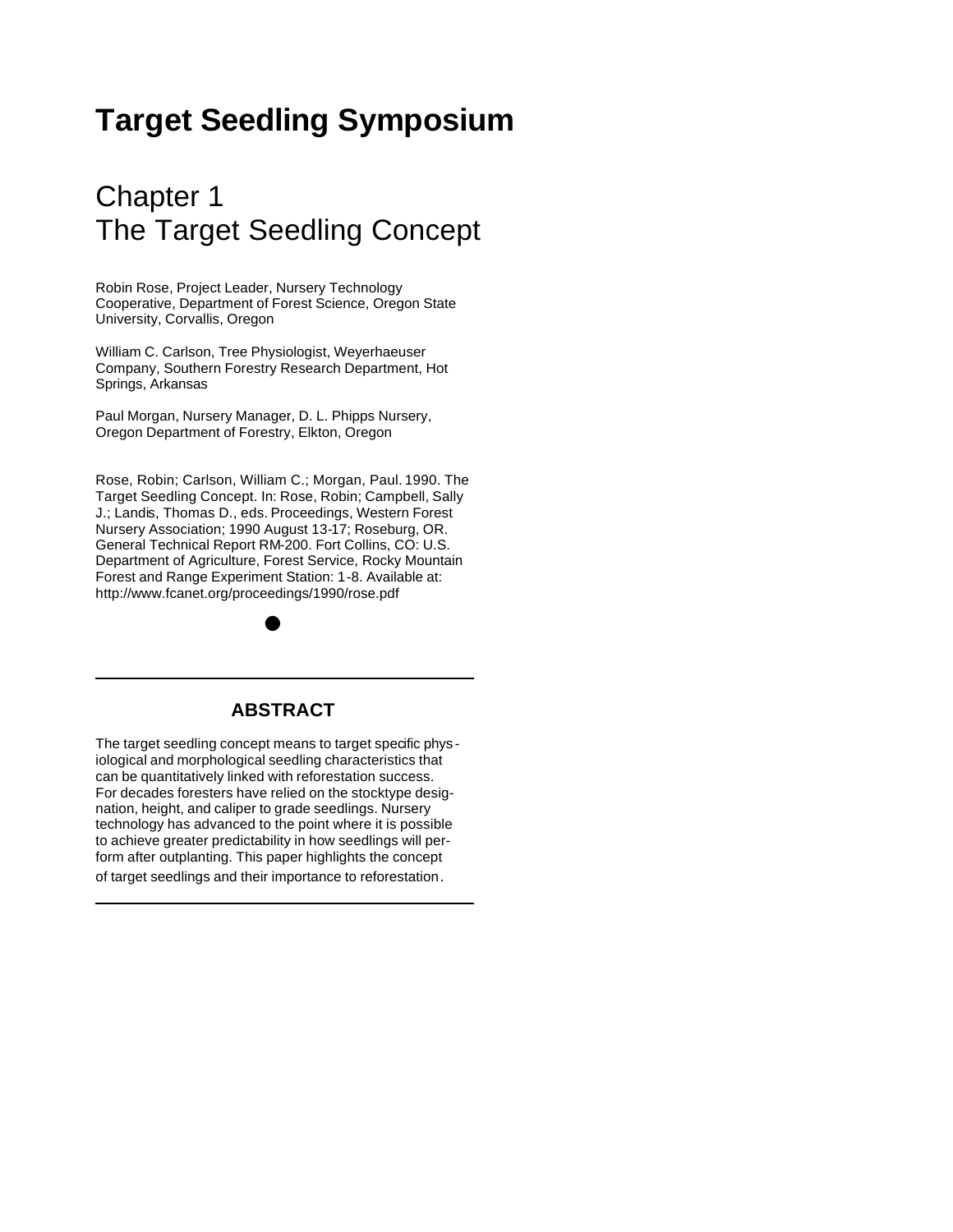## **1.1 Introduction**

A target seedling embodies those structural and physiological traits that can be quantitatively linked to successful reforestation. For many years reforestation specialists have searched for the characteristics that increase seedling survival and growth after outplanting. Only within the past three decades have they realized that height and diameter are not the only seedling traits affecting field performance. The target seedling concept is based on the premise that numerous seedling traits must work together to produce the desired field response. This paper highlights the concept of target seedlings and their importance to reforestation.

### **1.2 Development of the Concept**

Technological advances in crop management and increased knowledge of seedling establishment have improved nursery crop quality. Now reforestation specialists realize that cultural practices in the nursery affect how well seedlings perform in the field. For example, undercutting and wrenching can have the dramatic effect of increasing root system size, which has long been linked to improved survival. Top clipping can improve field survival of excessively tall seedlings by lowering the shoot/root ratio. Altering fertilizer and irrigation schedules to encourage bud set and induce dormancy can greatly improve frost hardiness in the fall, winter storability, and

stress resistance during and following planting. Currently, many nursery personnel emphasize culling standards strongly weighted toward height and diameter, because these are easily judged in the packing shed and are broadly correlated with other factors of seedling quality. Attention is often on maximizing the number of seedlings that can be shipped because they exceed the culling standards rather than on maximizing the number of seedlings that will survive and grow well.

Target seedlings go a step beyond. The standard for target seedlings is achieved by supplementing culling standards with information on such physiological and morphological characteristics as root volume, plant moisture stress, and frost hardiness. Other targeted traits include the presence of secondary needles and a firm bud, as well as presence of the proper nutrient levels and dormancy characteristics. Knowledge of these traits is used to improve the cultural techniques that tailor seedlings in the nursery.

Several years ago, Weyerhaeuser Company defined a target seedling for its southern pine operations by asking regeneration foresters to observe the morphology of the seedlings that consistently survived and grew well. Over a two-year period, foresters from each operating region described their target seedlings after June estimates of survival and at the end of the first year after planting. The results are shown in Figure 1 .1. Weyerhaeuser has since

# **TARGET SEEDLING: LOBLOLLY PINE**

Height 20-25 cm Diameter >4mm Mostly secondary needles A single dominant stem possessing a well-developed terminal bud with resinous bud scales A minimum of six first-order lateral roots, fiberous in character and mycorrhizal Root volume  $=$  >3.5 ml High root growth potential



**Figure 1.1***—Weyerhaeuser Company's loblolly pine target seedling.*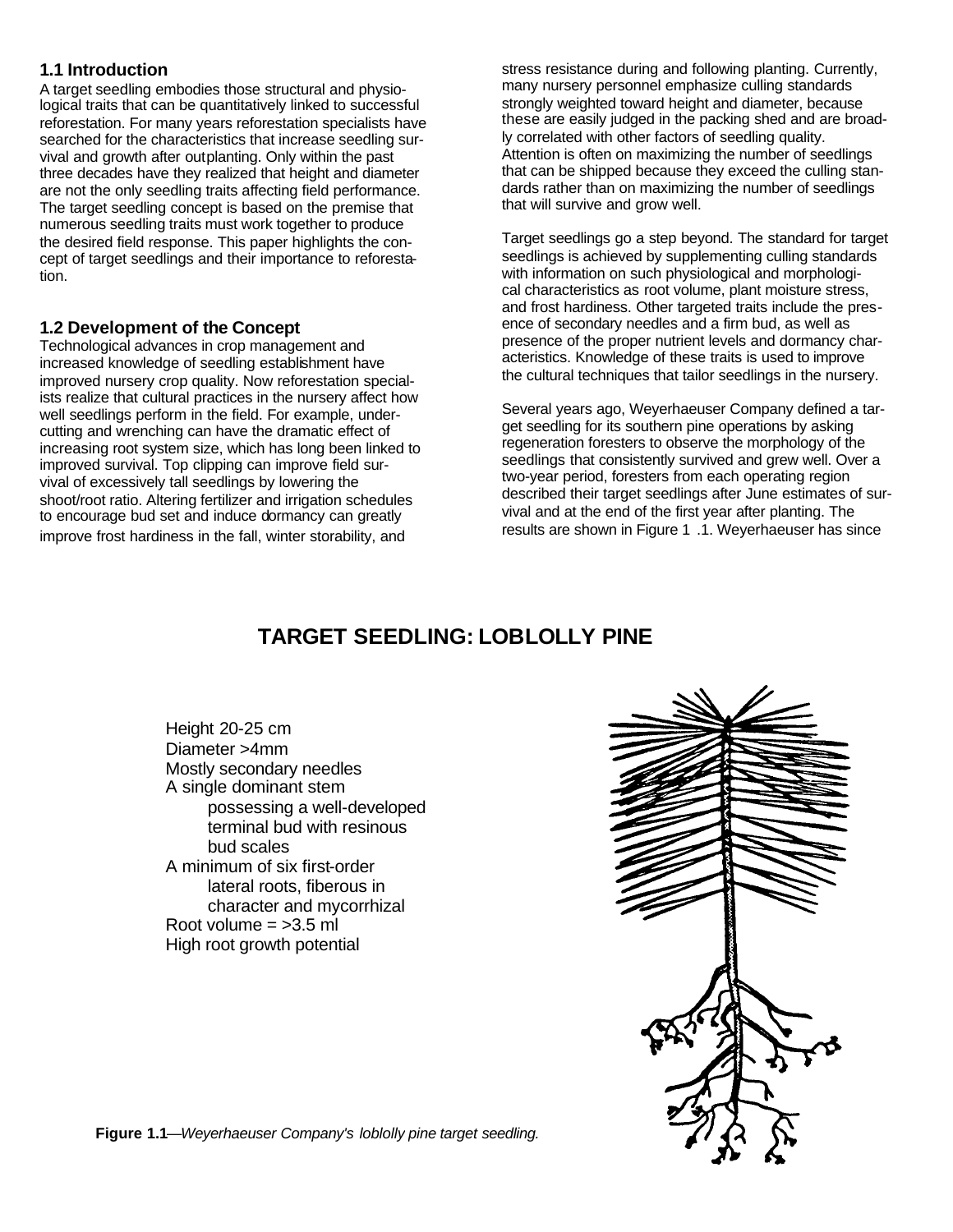used this seedling not only as the goal for its cultural practices in the nursery, but also as a standard for rating its nursery crops. There is, of course, no such thing as a universal target seedling; adoption of this concept can, however, lead to crops of higher quality, especially if targets are established both by talking to users and by conducting physiological tests to determine the effects of cultural practices.

How, then, are cultural practices in the nursery affected by knowledge of target seedling morphology? The morphological traits that describe seedlings have normal population distributions (Figure 1 .2). Cultural practices shift the distributions to the right or the left of the mean. Some of the target morphological traits are specified as minimums, some as maximums, and some as ranges. These limits appear at different places in the population distributions, depending on management practices. Research can be conducted to develop cultural practices that shift the population distribution in the desired direction. For instance, at the cost of losing a well-developed bud, top clipping can shift the shoot/root ratios of individual seedlings downward, thus moving a poorly managed nursery crop's unfavorable 4:1 ratio to a favorable target range below 2:1. If, however, customers differ in the desired seedling morphologies, then separate areas of the nursery should be managed differently. Similarly, genetic families of seedlings often differ in their responses to cultural practices and should be grouped accordingly in the nursery's management areas. Mixed family seedlots are difficult to culture because they usually contain families with different cultural responses.

Cultural practices are thus governed by the target traits decided upon. Certain traits have proved more satisfactory than others as indicators of seedling quality.

#### **1.3 Seedling Traits to Consider**

It should be recalled that a key element in the target seedling concept is that many seedling traits operate together to produce the desired field response. Thus, each of these traits affects many others.

#### **1.3.1 Height**

The greater the height of a seedling, the greater the leaf area available for photosynthesis and transpiration and the greater the seedling's weight and bulk. Greater weight and bulk, of course, decrease the number of seedlings that can be carried by an individual during planting. Height affects the shoot/root ratio of seedlings. The limiting factor in setting a practical height is actually the amount of root that can be planted properly.

#### **1.3.2 Diameter**

Diameter is closely related to seedling vigor, partly because average diameter of a seedling population at any one time is correlated with the average size of its root system. Furthermore, stems with larger diameters tend to have larger buds (unless they have been top-pruned). Such buds contain larger numbers of pre-formed leaf primordia that will elongate to become the first flush of growth after planting. Seedlings with larger diameters also have larger xylem cross-sectional areas for water transport, although during establishment the size of the root system is the limiting factor for this process (Carlson 1986).

#### **1.3.3 Size of root system**

In addition to increasing the potential for water uptake, larger root systems within a single genetic source also have a higher root growth potential. The size of a root system can also affect the rate of transpiration and gas exchange. Small-rooted seedlings are water-stressed because not enough water is absorbed by the roots to balance transpiration losses from the needles. If this condition is chronic, then currently available photosynthate can become the limiting factor for root growth. High root volume has been shown to improve growth after planting (Rose et al., in review).

#### **1.3.4 Cold hardiness**

Nursery managers have long known that a seedling's dormancy status and cold hardiness affect when it should be lifted and handled (Lavender 1984). Changes in such phenological traits as date of bud set, bud size, needle color, and degree of root suberization are now being used to



**Figure 1 .2**—*Normal population distributions for several morphological traits of tree seedlings.*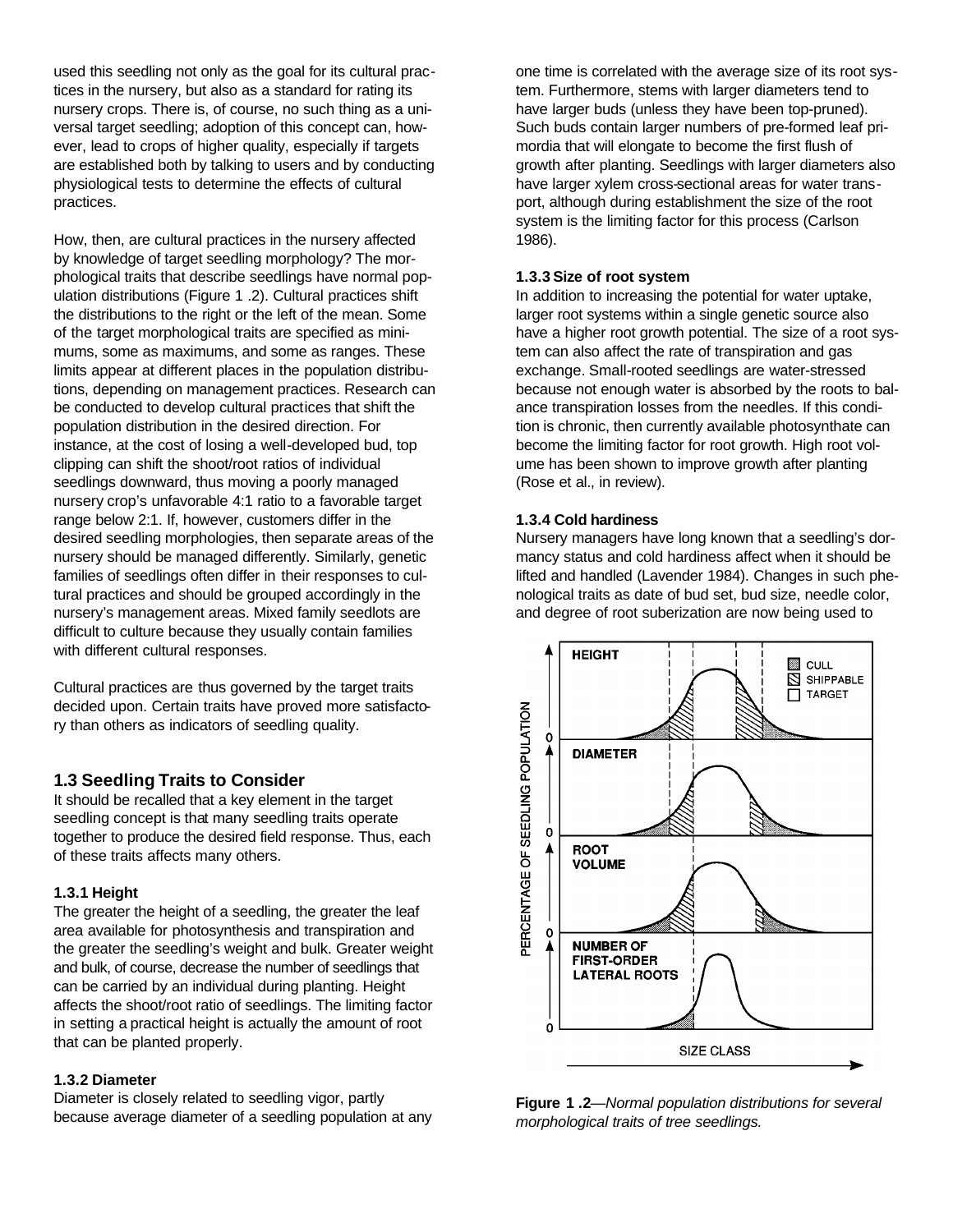estimate the dormancy status of seedlings prior to lifting them in the fall and spring for transplanting or outplanting. Unlike morphological measures, however, dormancy and cold hardiness have not often been considered as operationally useful target characteristics.

By putting seedlings through a pre-set freezing cycle, one can quantify their  $LT_{50}$ —the lethal temperature at which 50 percent of them sustain some sort of bud, cambium, or needle damage. It is thus possible to determine at any particular time the cold hardiness of seedlings and, therefore, when to lift and store them. The targeted  $LT_{50}$  depends on the intended use of the seedlings and the species. A low  $LT_{50}$  is less important for seedlings about to be transplanted in the fall than for those going into long-term freezer storage in late winter.

#### **1.3.5 Mitotic index**

Mitotic Index or MI (number of dividing cells/total number of cells) is used by researchers to investigate bud dormancy (Carlson et al. 1980). It has also been used successfully on roots (Dunsworth and Kumi 1982). A squash mount of a bud or root observed through a microscope at 400X magnification allows the number of dividing cells to be counted. MI tends to decrease rapidly in the fall in some species. In Douglas -fir, it remains at zero from early December until mid-March—the period when transplanting is most successful. It has potential as a target characteristic, although first the effects of cultural practices on MI, and of various MI values on seedling quality, must be determined.

#### **1.3.6 Days to bud break**

Terminal and lateral buds of seedlings are now viewed as potentially useful indicators of whether a seedling has had its chilling requirement met. Seedlings require chilling to break dormancy in the spring. The number of days before terminal and lateral buds break is being used successfully to target the best time to lift seedlings (Ritchie 1983).

#### **1.3.7 Plant moisture stress**

Plant moisture stress is used as a target characteristic. As moisture stress in a seedling increases, there is a corresponding degradation of the photosynthesis mechanism and an impairment of future growth. Most nurseries try to lift their seedlings when the water potential of stems, branches, or needles is below -10 bars. It is equally important to plant seedlings when stress levels are low.

#### **1.4 Setting Up a TargetSystem**

Making the concept of a target seedling work requires considerable attention to detail from seed selection and sowing all the way through to planting. To achieve the desired end product it is a matter of applying cultural treatments to the seedlings and recording the responses. All of this is done in the context of the growing cycle of the seedlings.

A workable system that allows for the keeping of detailed records year to year requires effort and expense to set up and maintain, but this is outweighed by the rewards that accrue. The example below comes from a large white spruce containerized nursery and shows how the neces sary information to track seedling growth relative to cultural practices can be recorded and used. Only a small portion of the information is presented here.

Table 1 .1 shows the Growth Component Sheets for the month of March, which covers growing weeks 6, 7, 8, and 9. The management practice for each growth component (e.g., growth stage of seedlings, light, temperature) are described. Separate detail sheets are also used for the fertilizer schedule and growth measurements.

Examples of the Detail Sheets are shown in Tables 1.2 and 1.3 for the month of April and cover weeks 10, 11, 12, and 13. The Fertilizer Schedule contains the information on the fertilizer formulations, target fertilizer solution versus actual, and target versus actual values for needle nutrients. The Growth Measurements sheet compares target versus actual values for 1 8 physiological and morphological parameters.

Figures 1.3 and 1.4 show how effectively all of this information can be integrated and used operationally with regard to height and plant dry weight. Ultimately, all measurable parameters can be tracked and, when looked at together, give a total picture of the target seedling. In this kind of system it is possible to seed the cultural practice work in relation to the growth of the seedlings. if, at any time, more information is needed, it is a simple process to add another growth component to track and, if necessary, add a new detail sheet for it. This system lends itself readily to computer spreadsheets and data analyses.

#### **1.5 Who Sets the Target?**

Different targets are established for different reasons—as a public service, for profit through the sale of seedlings, or for profit at final harvest. Various cultural practices are applied to achieve the desired target. As these practices can result in a wide range of seedling morphologies and physiological conditions, nurseries must decide what practices to employ to achieve their goal. Ideally, no matter what goal, every nursery should be growing seedlings which survive and grow well after outplanting. The proper place to rate the quality of cultured seedlings is in the forest plantation. High-quality seedlings survive well and become established rapidly enough to show substantial height growth the year of planting, and are thus enabled to express their full genetic potential. Definition of the target seedling should reside with the person who sets the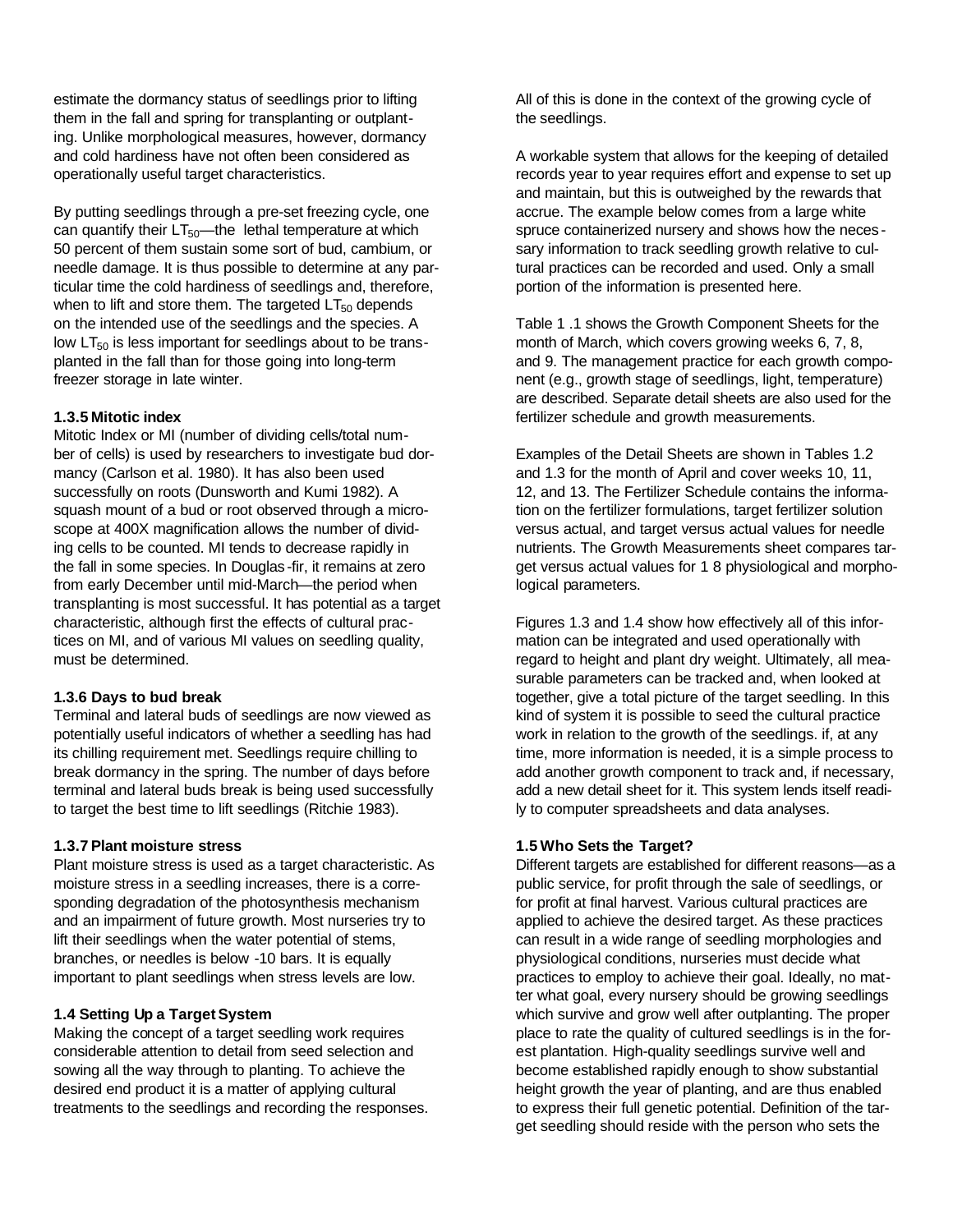**Table 1.1**—*Example of growing regime for white spruce containerized seedlings showing growth component's criteria. Shows transition from juvenile development stage to acceleration growing period.*

| [GRTHCOMP.1]<br><b>GROWTH</b><br>COMPONENTS               | Timing<br>Week Number<br>1<br>Weeks for Seeding (6)                                                                                                                                                                                                                                              | $\overline{\mathbf{c}}$<br>(7)                                                                                                                                                                                                                                                                                                     | 3<br>(8) | 4<br>(9)                                                                               |  |  |  |
|-----------------------------------------------------------|--------------------------------------------------------------------------------------------------------------------------------------------------------------------------------------------------------------------------------------------------------------------------------------------------|------------------------------------------------------------------------------------------------------------------------------------------------------------------------------------------------------------------------------------------------------------------------------------------------------------------------------------|----------|----------------------------------------------------------------------------------------|--|--|--|
|                                                           | JUVENILE DEVELOPMENT<br>(Juvenile Stage Ends at Approx. 42 Days)                                                                                                                                                                                                                                 | <b>ACCELERATION GROWING PERIOD</b><br>(Acceleration Stage Starts at Approx. 43 days)                                                                                                                                                                                                                                               |          |                                                                                        |  |  |  |
| <b>GROWTH STAGE</b><br>Soil Medium                        | 5.0 to 5.5<br>рH<br>Elec. Conductivity:<br>0 to 1200 $\mu$ S/cm = Low<br>1201 to 2500 $\mu$ S/cm = Normal<br>2501 to 3000 $\mu$ S/cm = High<br>3001 to 4000 $\mu$ S/cm = Excessive<br>4001<br>$=$ Lethal<br>- pH & EC levels are monitored starting<br>8th week and every week after until Sept. | - This phase aims at pushing seedling height, root collar diameter,<br>root development and initiate stem lignification<br>- Rapid shoot elongation<br>- Few if any of the seedling will have a visible terminal bud<br>- This growth stage ends when a acceptable percentage of seedling reach<br>80% of the desired shoot target |          |                                                                                        |  |  |  |
| <b>GROWTH MEASUREMENTS</b><br>(See Detail Sheet GM#)      | Weekly growth measurements are started 8<br>weeks after sowing until Bud Set and<br>biweekly thereafter plotted against pre-<br>vious growth curves                                                                                                                                              |                                                                                                                                                                                                                                                                                                                                    |          |                                                                                        |  |  |  |
| <b>DAY TEMPERATURE</b><br>Optimum<br>$Min. <$ Max.        |                                                                                                                                                                                                                                                                                                  | $21^{\circ}$ C<br>17 ° to 25° C                                                                                                                                                                                                                                                                                                    |          |                                                                                        |  |  |  |
| <b>NIGHT TEMPERATURE</b><br>Optimum<br>Min. -> Max.       |                                                                                                                                                                                                                                                                                                  | $16^{\circ}$ C<br>12° to 20° C                                                                                                                                                                                                                                                                                                     |          |                                                                                        |  |  |  |
| <b>ENVIRONMENTAL CONTROLS</b>                             |                                                                                                                                                                                                                                                                                                  | N/A                                                                                                                                                                                                                                                                                                                                |          |                                                                                        |  |  |  |
| <b>RELATIVE HUMIDITY</b><br>Optimum<br>$Min. <$ Max.      |                                                                                                                                                                                                                                                                                                  | 60%<br>50% to 70%                                                                                                                                                                                                                                                                                                                  |          |                                                                                        |  |  |  |
| <b>LIGHT</b><br>Natural<br>Supplemental                   |                                                                                                                                                                                                                                                                                                  | <b>Outside Conditions</b><br>For photoperiod extension (as in juvenile stage):<br>- Monitor light intensities in greenhouse to ensure 400 lux min. is<br>being maintained<br>- This lighting allows the seedling to take full advantage of normal<br>daylight. Extends growing hours by approx. 2 hrs.                             |          |                                                                                        |  |  |  |
| <b>FERTILIZER SCHEDULE</b><br>(See Detail Sheet)          |                                                                                                                                                                                                                                                                                                  | Again depending on growth of seedlings<br>would in most cases occur around 7-8th wk<br>P<br>K<br>N<br>Iron Chelate<br>5.5 ppm<br>125 60 159<br>(1 appl/week for 6-7 wks)                                                                                                                                                           |          |                                                                                        |  |  |  |
| GRTHCOMP.2]<br><b>GROWTH</b>                              | Timing                                                                                                                                                                                                                                                                                           | March<br>$1 - 11$                                                                                                                                                                                                                                                                                                                  |          |                                                                                        |  |  |  |
| COMPONENTS                                                | Week Number<br>1<br>Weeks for Seeding (6)                                                                                                                                                                                                                                                        | $\overline{c}$<br>(7)                                                                                                                                                                                                                                                                                                              | 3<br>(8) | 4<br>(9)                                                                               |  |  |  |
|                                                           | JUVENILE DEVELOPMENT<br>(Juvenile Stage Ends at Approx. 42 Days)                                                                                                                                                                                                                                 | <b>ACCELERATION GROWING PERIOD</b><br>(Acceleration Stage Starts at Approx. 43 days)                                                                                                                                                                                                                                               |          |                                                                                        |  |  |  |
| <b>IRRIGATION</b><br>рH<br><b>Electrical Conductivity</b> | - Monitor and record irrigation applied<br>in time and amounts                                                                                                                                                                                                                                   | As before in Juvenile Stage Plus:<br>- General watering (approx. 1/2 hr) 24-48 hrs prior to scheduled<br>fertilizer application<br>- Flush out trays for 1 to 1 1/2 hrs every 3 wks to purge any salt<br>buildup (flush thoroughly)                                                                                                |          |                                                                                        |  |  |  |
| $CO2$ LEVELS                                              |                                                                                                                                                                                                                                                                                                  | CO <sub>2</sub> production reduced to 6 hrs (0600 to 1200 hrs)<br>Same ppm as juvenile                                                                                                                                                                                                                                             |          |                                                                                        |  |  |  |
| INSECT AND DISEASE CONTROLS                               |                                                                                                                                                                                                                                                                                                  | Continue monitoring                                                                                                                                                                                                                                                                                                                |          |                                                                                        |  |  |  |
| PESTICIDE APPLICATION                                     |                                                                                                                                                                                                                                                                                                  | One Benlate preventative soil drench @                                                                                                                                                                                                                                                                                             |          |                                                                                        |  |  |  |
| <b>RECORD KEEPING</b>                                     | - Irrigation applied in (mL) greenhouses                                                                                                                                                                                                                                                         | - Monitor crop daily<br>- Keep records updated<br>- fertilizer - growth measurements<br>- irrigation - nutrient analysis<br>- pH & EC - temps and RH<br>- photoperiod<br>- Routine maintenance and operational greenhouse checks                                                                                                   |          | - Checks on calibration of all greenhouse equipment, i.e., lights on timer are working |  |  |  |
| <b>OPERATIONS</b>                                         |                                                                                                                                                                                                                                                                                                  |                                                                                                                                                                                                                                                                                                                                    |          |                                                                                        |  |  |  |
| Properly for photoperiod                                  |                                                                                                                                                                                                                                                                                                  |                                                                                                                                                                                                                                                                                                                                    |          |                                                                                        |  |  |  |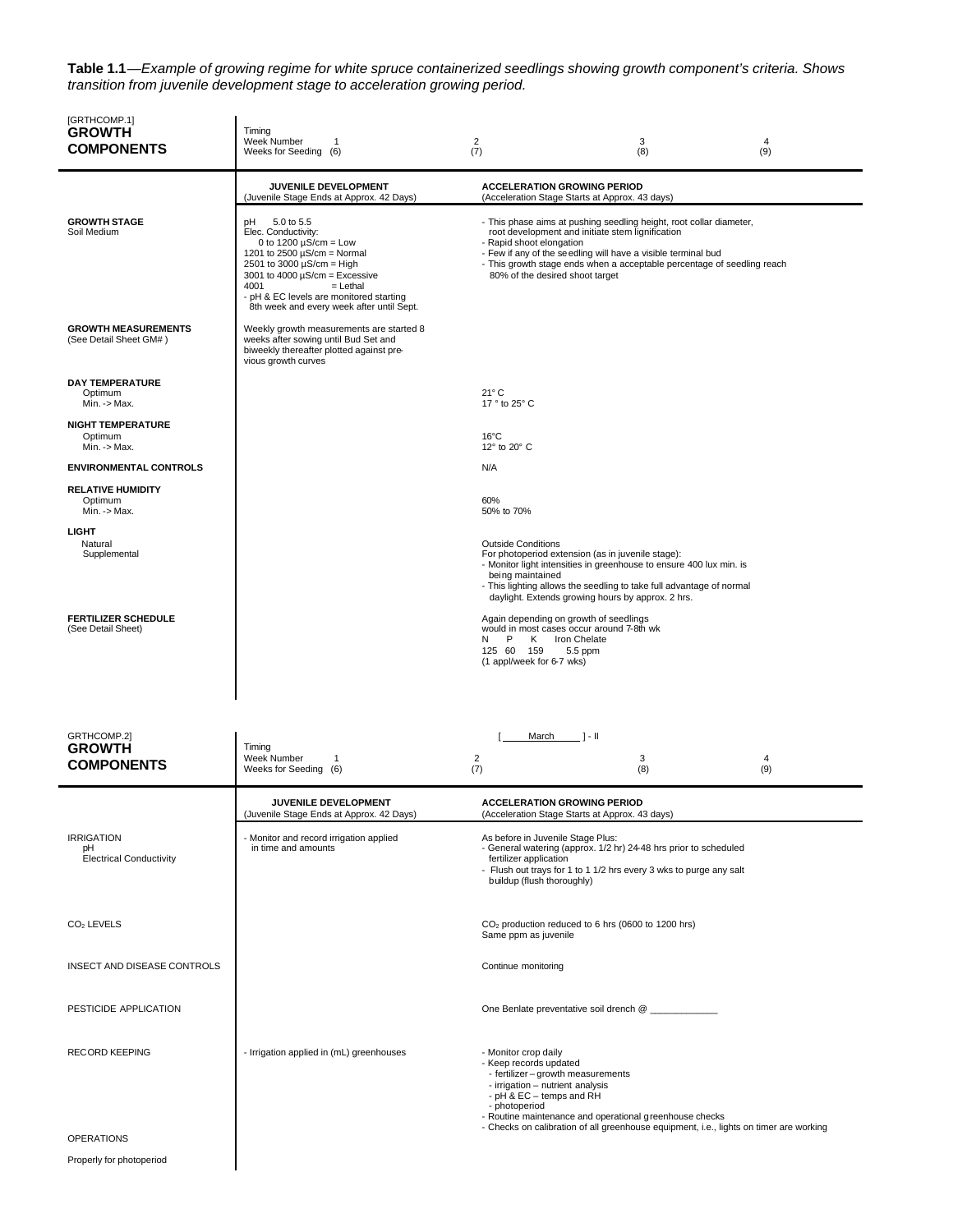#### Table 1.2-Example of fertilizer schedule detail sheet showing target and actual amounts found in various solutions and needles.

| [FERTSCH. 3]<br><b>FERTILIZER SCHEDULE</b> |                                   |               |                                                 |    |                                  |                                  | April                           | $1 - 111$          |        |                                        |                                                |        |
|--------------------------------------------|-----------------------------------|---------------|-------------------------------------------------|----|----------------------------------|----------------------------------|---------------------------------|--------------------|--------|----------------------------------------|------------------------------------------------|--------|
| Detail Sheet FS #                          |                                   |               | <b>FORMULATION &amp; TYPE</b><br>(Percentage %) |    | <b>RAW WATER</b><br>Range<br>ppm | Actual                           | <b>STOCK SOLUTION</b><br>Target | Actual<br>ppm      | Target | <b>GH FERTIGATION</b><br>Actual<br>ppm | <b>NEEDLE NUTRIENTS</b><br>Target<br>% and ppm | Actual |
| <b>NITROGEN</b>                            | Ν                                 | 20            | 10                                              | 0  | < 6                              | 1.79                             | 25,000                          | 19,820.50          | 125    | 148.85                                 | 1.50/2.50%                                     | 2.57%  |
| Nitrate<br>Ammonium                        | $N_3$<br>$N_{H4}$                 |               |                                                 |    |                                  |                                  |                                 |                    |        |                                        |                                                |        |
| <b>PHOSPHORUS</b><br>Phosphate             | P<br>$H_2$ PO                     | $\mathbf 0$   | 52                                              | 0  | < 6                              | 0.52                             | 12,000                          | 9,670.00           | 60     | 52.40                                  | 0.18/0.32%                                     | 0.35%  |
| <b>POTASSIUM</b>                           | K                                 | 25            | 10                                              | 62 | < 6                              | 3.20                             | 31,800                          | 27,650.00          | 159    | 153.50                                 | 0.45/0.80%                                     | 1.30%  |
| <b>CALCIUM</b>                             | Ca                                |               |                                                 |    | < 121                            | 43.55                            |                                 | 52.00              |        | 52.65                                  | 0.10/0.20%                                     | 0.40%  |
| <b>MAGNESIUM</b>                           | Mg                                |               |                                                 |    | < 26                             | 14.40                            |                                 | 49.05              |        | 15.90                                  | 0.15/0.40%                                     | 0.16%  |
| <b>SULFUR</b><br>Sulfate                   | s<br>SO <sub>a</sub> <sup>2</sup> |               |                                                 |    | < 201                            | 45.10                            |                                 | 2,175.00           |        | 205.00                                 |                                                |        |
| <b>IRON</b>                                | Fe                                | Chelated Iron |                                                 |    | < 6                              | 0.08                             | 1,100                           | 1,230.00           | 5.5    | 6.85                                   | 60/200 ppm                                     |        |
| <b>ZINC</b>                                | Zn                                |               |                                                 |    | < 0.6                            | 0.12                             |                                 | 23.00              |        | 0.64                                   | 30/150 ppm                                     |        |
| <b>COPPER</b>                              | Cu                                |               |                                                 |    | < 0.3                            | 1.08                             |                                 | 12.20              |        | 0.31                                   | 4/20 ppm                                       |        |
| <b>BORON</b>                               | в                                 |               |                                                 |    | < 0.6                            | 0.01                             |                                 | 23.40              |        | 0.09                                   | 20/100 ppm                                     |        |
| <b>MOLYBDEMUM</b>                          | Mo                                |               |                                                 |    | < 0.3                            | $\overline{\phantom{a}}$         |                                 | 4.56               |        | 0.02                                   | 0.25/5.00 ppm                                  |        |
| <b>OTHER: CHLORINE</b><br><b>MANGANESE</b> | CI<br>Mn                          |               |                                                 |    | < 101<br>< 1.0                   | $\overline{\phantom{a}}$<br>0.01 |                                 | 11,400.00<br>33.85 |        | 60.50<br>0.33                          | 100/250 ppm                                    |        |
| PH                                         |                                   |               |                                                 |    | $3.0 - 8.0$                      | 6.72                             |                                 |                    |        |                                        |                                                |        |
| ELECTRICAL CONDUCTIVITY                    |                                   |               |                                                 |    | (0 pt. 5.5)<br>$< 750 \mu S$     | 385 µS                           |                                 |                    |        |                                        |                                                |        |

APPLICATION PROCEDURES AND TIMING

 $20 - 0 - 25 = 4.5$  kg

10-52- 10 = 24 kg 0-0-62 = 0.6 kg Chelated Iron = 0.5 kg Mixed in 10 gals

**Table 1.3** –*Example of growth measurements detail sheet showing target and actual values for the seedlings.*

| [GRTHMEAS.4]<br><b>GROWTH</b><br><b>MEASUREMENTS</b>                                                                                    | Week Number<br>Weeks from Seeding | $\mathbf{1}$<br>(10)     |                          | 2<br>(11)               | April            | 3<br>(12)                |                          | $\overline{4}$<br>(13)   |
|-----------------------------------------------------------------------------------------------------------------------------------------|-----------------------------------|--------------------------|--------------------------|-------------------------|------------------|--------------------------|--------------------------|--------------------------|
|                                                                                                                                         | <b>TARGET</b>                     | <b>ACTUAL</b><br>(1989)  | <b>TARGET</b>            | <b>ACTUAL</b><br>(1989) | <b>TARGET</b>    | <b>ACTUAL</b><br>(1989)  | <b>TARGET</b>            | <b>ACTUAL</b><br>(1989)  |
| <b>GERMINATION</b><br>Seedling Emerged<br>Cavities Filled & %                                                                           |                                   |                          |                          |                         |                  |                          |                          |                          |
| <b>HEIGHT</b> (cm)                                                                                                                      | 5.00                              | 5.17                     | 6.50                     | 6.50                    | 7.50             | 7.38                     | 9.00                     | 8.86                     |
| <b>ROOT COLLAR DIAMETER (mm)</b><br><b>Sturdiness Quotient</b>                                                                          | 0.95<br>(5.26)                    | 0.77<br>(6.71)           | 1.25<br>(7.47)           | 0.87<br>(7.47)          | 1.45<br>(5.17)   | 1.19<br>(6.20)           | 1.55<br>(5.81)           | 1.22<br>(7.26)           |
| <b>ROOT INTENSITY (mg/cc)</b>                                                                                                           | 0.46                              | 0.23                     | 0.62                     | 0.30                    | 0.77             | 0.42                     | 0.92                     | 0.59                     |
| <b>ROOT VOLUME (cc)</b>                                                                                                                 | ۰.                                | $\overline{\phantom{a}}$ | $\overline{\phantom{a}}$ | ۰.                      | --               | $\overline{\phantom{a}}$ | $\overline{\phantom{a}}$ | $\overline{\phantom{a}}$ |
| SHOOT DRY WEIGHT (mg)                                                                                                                   | 125.00                            | 74.19                    | 175.00                   | 103.04                  | 225.00           | 146.91                   | 275.00                   | 196.80                   |
| <b>ROOT DRY WEIGHT (mg)</b>                                                                                                             | 30                                | 15.24                    | 40.00                    | 19.60                   | 50.00            | 27.57                    | 60.00                    | 38.31                    |
| PLANT DRY WEIGHT (mg)<br>Shoot/Root Ratio                                                                                               | 155.00<br>(4.17)                  | 89.43<br>(4.87)          | 215.00<br>(4.38)         | 122.64<br>(5.26)        | 275.00<br>(4.50) | 174.48<br>(5.33)         | 335.00<br>(4.58)         | 235.11<br>(5.14)         |
| <b>TERMINAL BUD DEVELOPMENT</b><br>Bud Elongating %<br>Bud Initiation %<br>Bud Set %<br>Bud Burst %<br>Bud Reflush %<br>(Lammas Growth) |                                   |                          |                          |                         |                  |                          |                          |                          |
| P.M.S. (bars)<br>(Drought Stressing)                                                                                                    |                                   |                          |                          |                         |                  |                          |                          |                          |
| <b>OPTIONAL</b><br><b>Frost Hardiness Tests</b><br>Root Growth Capacity<br>Days to Budbreak<br>(Freezer stored seedlings only)          |                                   |                          |                          |                         |                  |                          |                          |                          |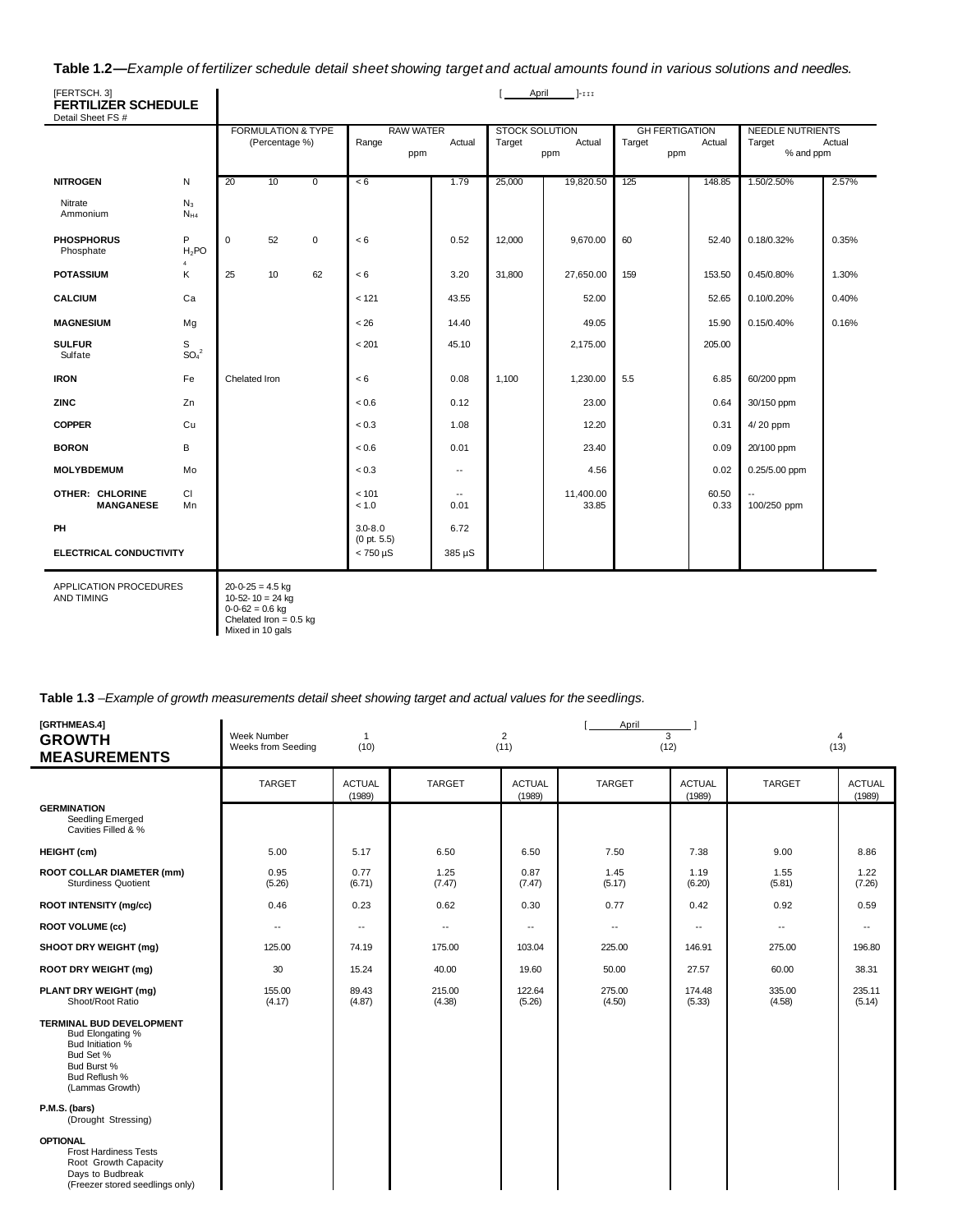

Figure 1.3-Examples of target versus actual values for height and plant dry weight of white spruce containerized seedling week 8 to week 25.



**Figure 1.4**—*Example of target versus actual values for plant dry weight of white spruce containerized seedlings from week 8 to week 25.*